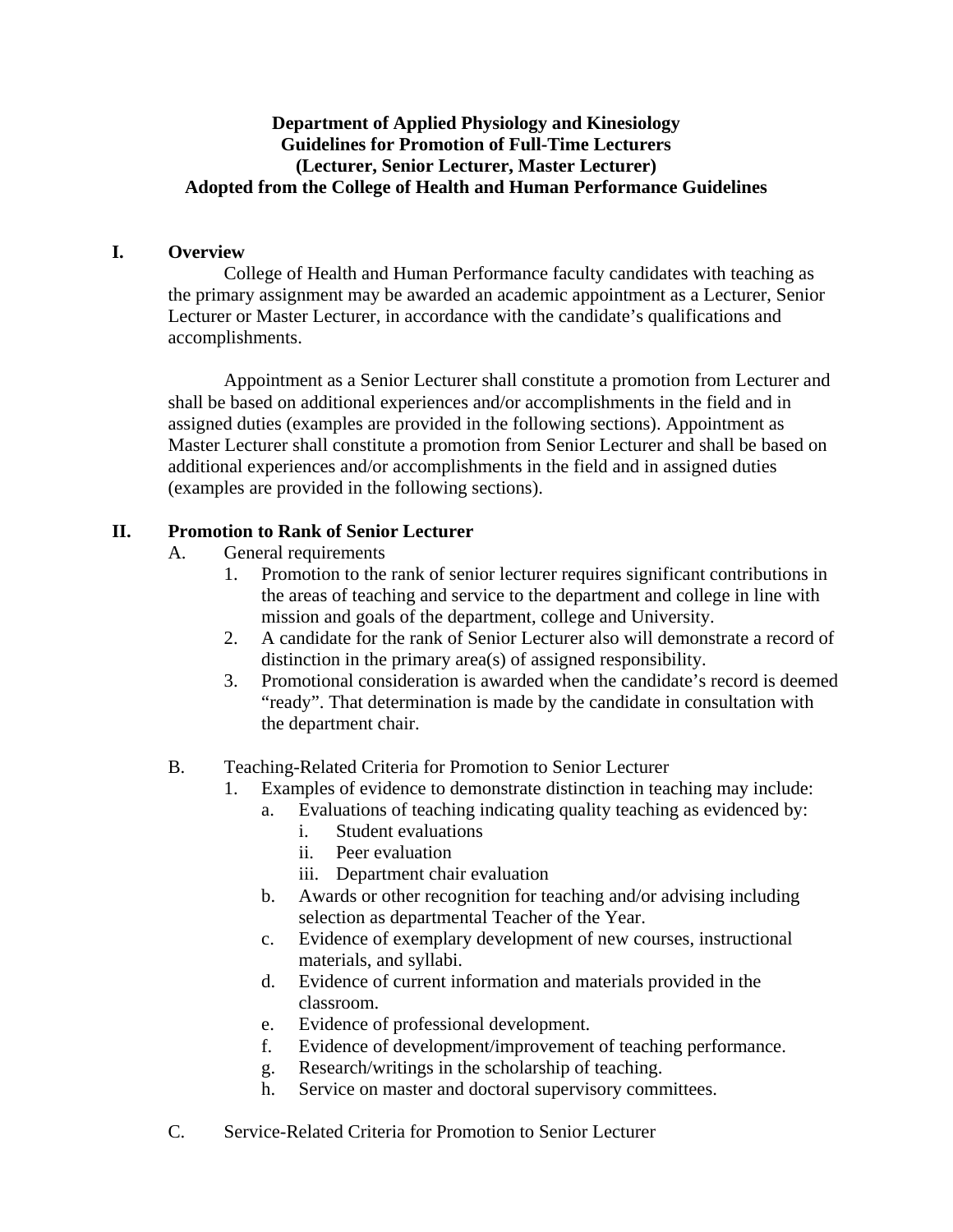- 1. A candidate for the rank of Senior Lecturer will demonstrate a record of distinction in the areas of assigned service responsibility in the department, college and university.
- 2. Service to the university is evidenced by service that is beyond that expected in the typical duties of a faculty and may include distinction in service of the following:
	- a. Serving on more than average number of department or college or university committees.
	- b. Serving as committee chair.
	- c. Serving in an administrative role in the department or college (i.e. undergraduate, graduate or internship coordinator).
	- d. Service in state or regional professional organizations (i.e. committee member, board member or officer).
	- e. Serving on an accreditation committee of a recognized accrediting body.
	- f. Providing significant, professionally related service to the community.
	- g. Generating or facilitating additional resources for the department/college.
- D. Additional Evidence of performance for Promotion to Rank of Senior Lecturer
	- 1. Scholarly Activities
		- a. Publications, which are appropriate to the candidate's field and areas of responsibility.
		- b. Lectures, speeches, workshops, papers, or posters presented at state, regional, national or international meetings.
		- c. Recognition/awards related to scholarly activity.
- E. Letter(s) of support from tenure track faculty within and/or outside the University of Florida
- F. Letters of support for promotion of the candidate from professionals external to the college who are familiar with the candidate's record.

# **III. Promotion to Rank of Master Lecturer**

- A. General Requirements
	- 1. Promotion to the rank of Master lecturer requires that a candidate demonstrate outstanding achievement in the areas of teaching and service to the department and college in line with mission and goals of the department, college, and university.
	- 2. Promotional consideration is granted when the candidate, in consultation with the department chair, determines his/her record is ready.
- B. Teaching-Related Criteria for Promotion to Master Lecturer
	- 1. Possible sources of evidence to demonstrate ongoing distinction in teaching may include any substantial combination of all of the following, but are not limited to:
		- a. Student, peer and chair evaluations of teaching indicating highest quality.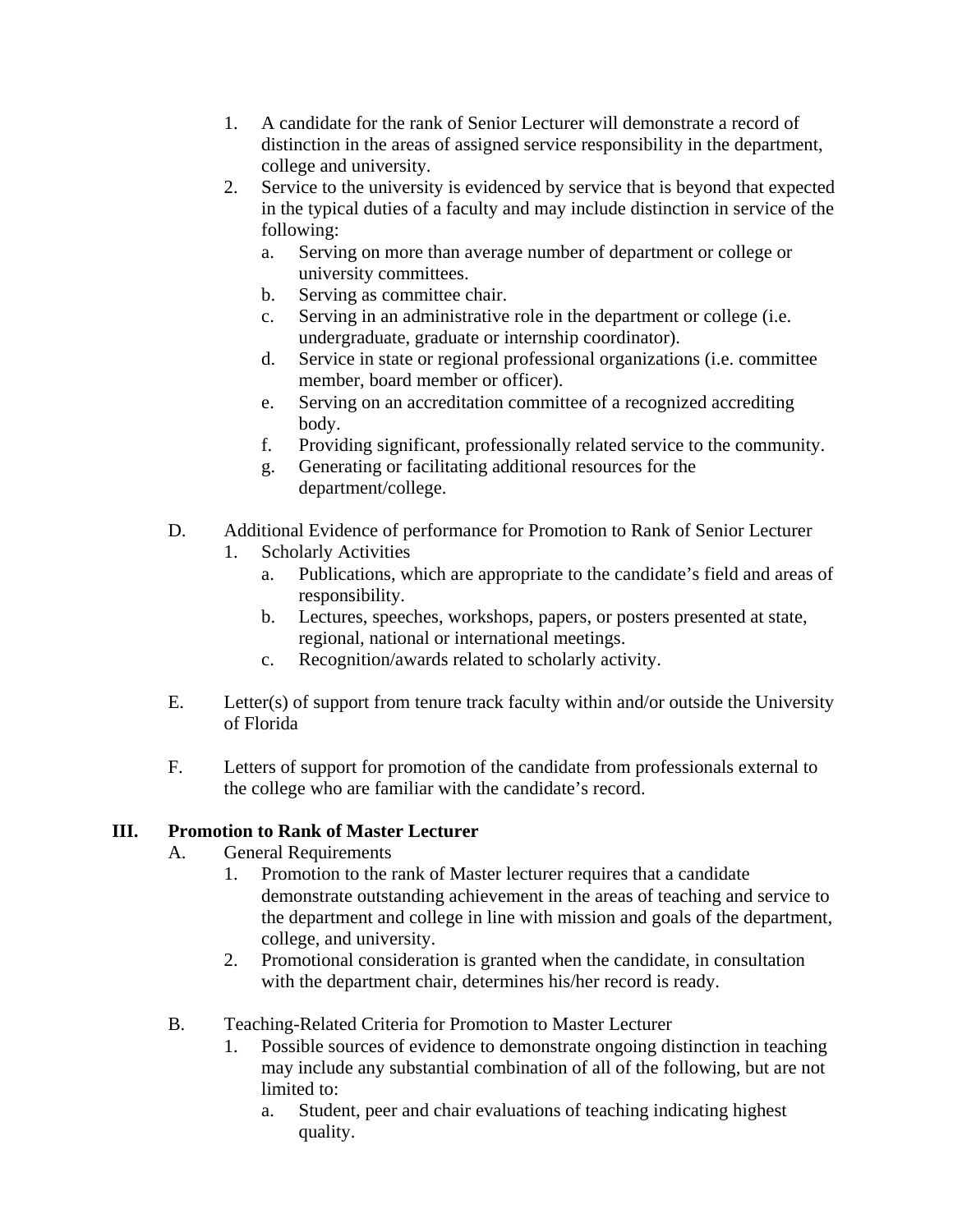- b. Receipt of external or recurrent internal awards for teaching and/or advising.
- c. Evidence of exemplary development of new courses, instructional materials, and syllabi.
- d. Evidence of ability to provide accurate, current information and materials provided in the classroom.
- e. Evidence of sustained professional development for practicing professionals.
- f. Evidence of development and/or improvement of teaching performance.
- g. Research/writings in the scholarship of teaching.
- h. Service on master and doctoral supervisory committees.
- i. College or University Teacher of the Year Award
- j. Other activities representing contributions to teaching that exceed expectations for a typical Senior Lecturer, such as the development and implementation of continuing education courses, the creative use of technology in the teaching, assuming a leadership role in curriculum redesign or development, distance education, etc.
- C. Service-Related Criteria for Promotion to Master Lecturer
	- 1. A candidate for the rank of Master Lecturer will also demonstrate a record of ongoing distinction in his or her area of assigned service responsibility in the department, college and university.
	- 2. Distinction in service to the university is indicated by service that is beyond that expected in the typical duties of a faculty and may include one or more of the following:
		- a. Serving on numerous and/or time intensive department or college or university committees.
		- b. Chairing one or more committee(s).
		- c. Serving as an undergraduate or graduate coordinator for more than three years.
		- d. Serving in an administrative role in the department or college or department for more than three years.
		- e. Serving as a committee member in national or international organizations.
		- f. Serving as an officer or board member in state, regional, national, or international organizations.
		- g. Serving on an accreditation committee of a recognized accrediting body for more than three years.
		- h. Providing significant, professionally related service to the community for more than three years.
		- i. Generating or facilitating funds and resources for Department and/or College.
- D. Scholarly Activities
	- 1. Research and writing in the scholarship of teaching.
	- 2. The promotional candidate for Master lecturer will contribute to the profession with scholarly work in areas included but not limited to:
		- a. Publications, which are appropriate to the candidate's field and work assignment.